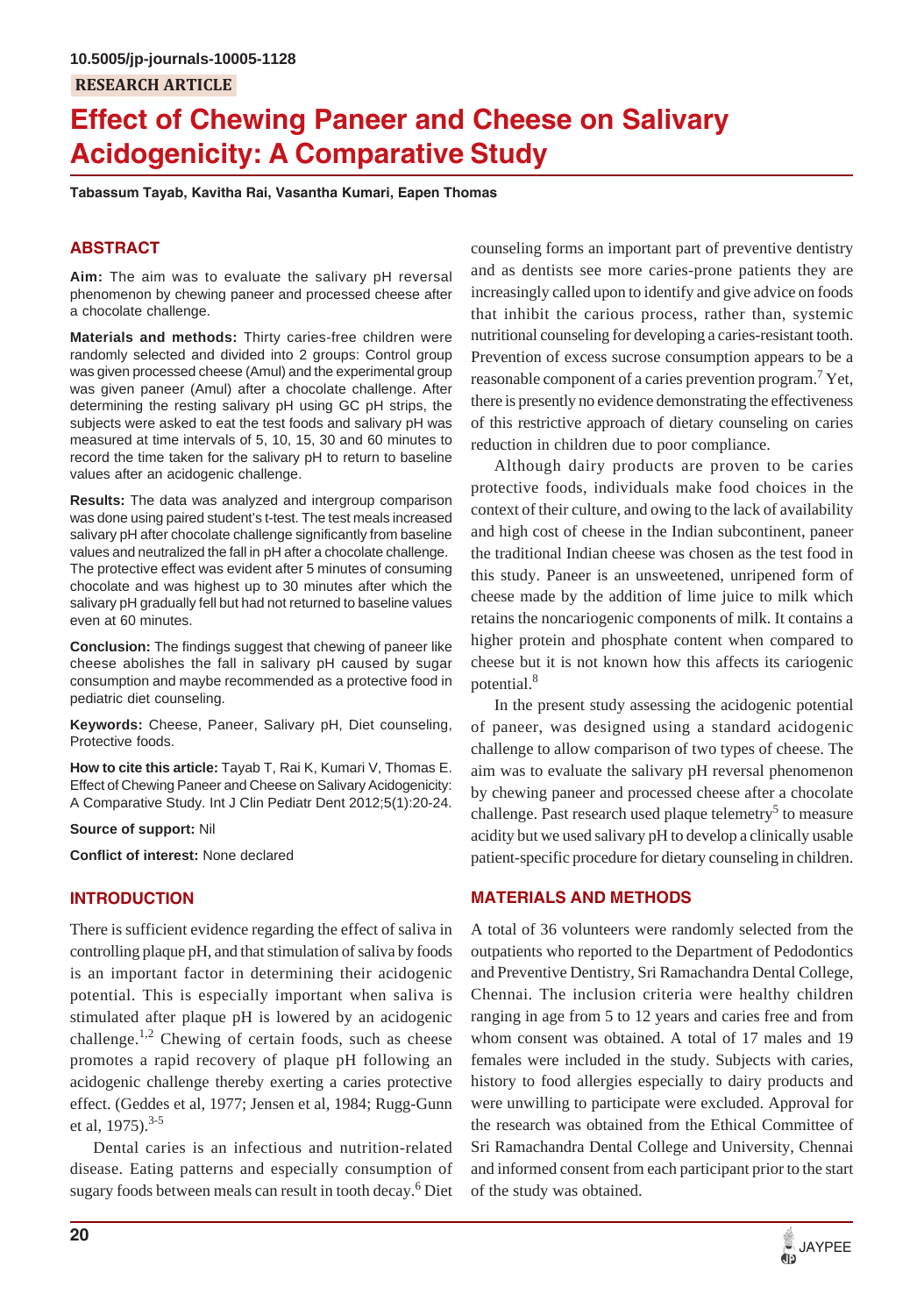The subjects were divided into two groups: Control group was given processed cheese (Amul) and the experimental group was given paneer (Amul) after a chocolate challenge (Cadbury Dairy Milk Chocolate Bar- 12.5 gm). Since the commercially available chocolate weighs 12.5 gm the same quantity of test foods were weighed and used.

Oral prophylaxis was done for all the subjects in the study and control group 24 hours prior to study and were instructed to refrain from eating or drinking at least 2.5 hours prior to the test. They were instructed to rinse their mouth with distilled water.

## **SALIVARY pH MEASUREMENTS**

Unstimulated saliva was collected by Navazesh (1993) spitting method<sup>9</sup> by pooling saliva for 60 seconds and then spitting in a plastic disposable container. Salivary pH was measured using GC pH strips. A single sheet of test paper was removed from the booklet. The pH strip was dipped into the saliva till it is fully wet and removed immediately. After 30 seconds the acids produced react to these pH indicators, thus leading to a colorimetric change which was compared with the color code chart and the pH value was noted whilst the paper was moist.<sup>10</sup>

After determining the resting salivary pH the subjects were asked to eat chocolate and salivary pH was measured at time intervals of 5, 10, 15, 30 and 60 minutes to record the time taken for the salivary pH to return to baseline values after an acidogenic challenge. $11,12$  The same subjects were then asked to rinse thoroughly with tap water and the baseline pH was measured as described above. After this the subjects were asked to eat chocolate again and salivary pH was measured at 5 minutes. The subjects were then instructed to eat cheese and paneer 5 minutes after the chocolate challenge and salivary pH measured at 0, 5, 10, 15, 30 and 60 minutes. All readings were taken 30 seconds after insertion of test strip in saliva (Fig. 1).

The maximum pH attained with each test food after chocolate challenge and the difference between resting salivary pH and maximum salivary pH was established. The mean salivary pH values were tabulated and significance was calculated using student's paired t-test. The value was considered significant when p-value was less than 0.05.



**Fig. 1:** Experimental method for testing the effect of chewing paneer and processed cheese on salivary pH after chocolate challenge

#### **RESULTS**

After eating chocolate salivary pH in both the groups showed minimum pH drop at 5 minutes and this remained significantly lower ( $p < 0.05$ ) than the baseline in all of the test periods. However, the drop in salivary pH after eating chocolate when compared to the salivary pH after eating paneer was statistically significant ( $p < 0.001$ ). Paneer did not make a great change in salivary pH with time. In the first minute after eating paneer salivary pH showed a significant increase ( $p < 0.001$ ) from baseline. Thereafter the pH showed a small decrease after 5 minutes but stayed significantly higher than baseline value even at 60 minutes (Table 1).

There was a significant rise in salivary pH from baseline to after eating cheese  $(p < 0.05)$  for all the test periods. There was a drop in salivary pH after eating chocolate when compared to the salivary pH after eating cheese and was found to be statistically significant ( $p < 0.01$ ) (Table 2).

The mean salivary pH response to chocolate shows an initial sharp rise followed by a fall in pH reaching a minimum

| <b>Table 1:</b> Salivary pH changes with paneer |      |         |                 |          |            |  |  |
|-------------------------------------------------|------|---------|-----------------|----------|------------|--|--|
| Time interval                                   | Mean | Std dev | Mean difference |          | p-value    |  |  |
| Baseline pH                                     | 6.92 | 0.28    | 0.178           | 2.637    | $0.017*$   |  |  |
| pH after eating chocolate                       | 6.74 | 0.24    |                 |          |            |  |  |
| Baseline pH                                     | 6.92 | 0.28    | $-0.628$        | $-5.636$ | $< 0.001*$ |  |  |
| pH after eating paneer                          | 7.54 | 0.37    |                 |          |            |  |  |
| pH after eating chocolate                       | 6.74 | 0.24    | $-0.806$        | $-9.657$ | $< 0.001*$ |  |  |
| pH after eating paneer                          | 7.54 | 0.37    |                 |          |            |  |  |
| *Sianificant difference*                        |      |         |                 |          |            |  |  |

»ignificant difference

*International Journal of Clinical Pediatric Dentistry, January-April 2012;5(1):20-24* **21**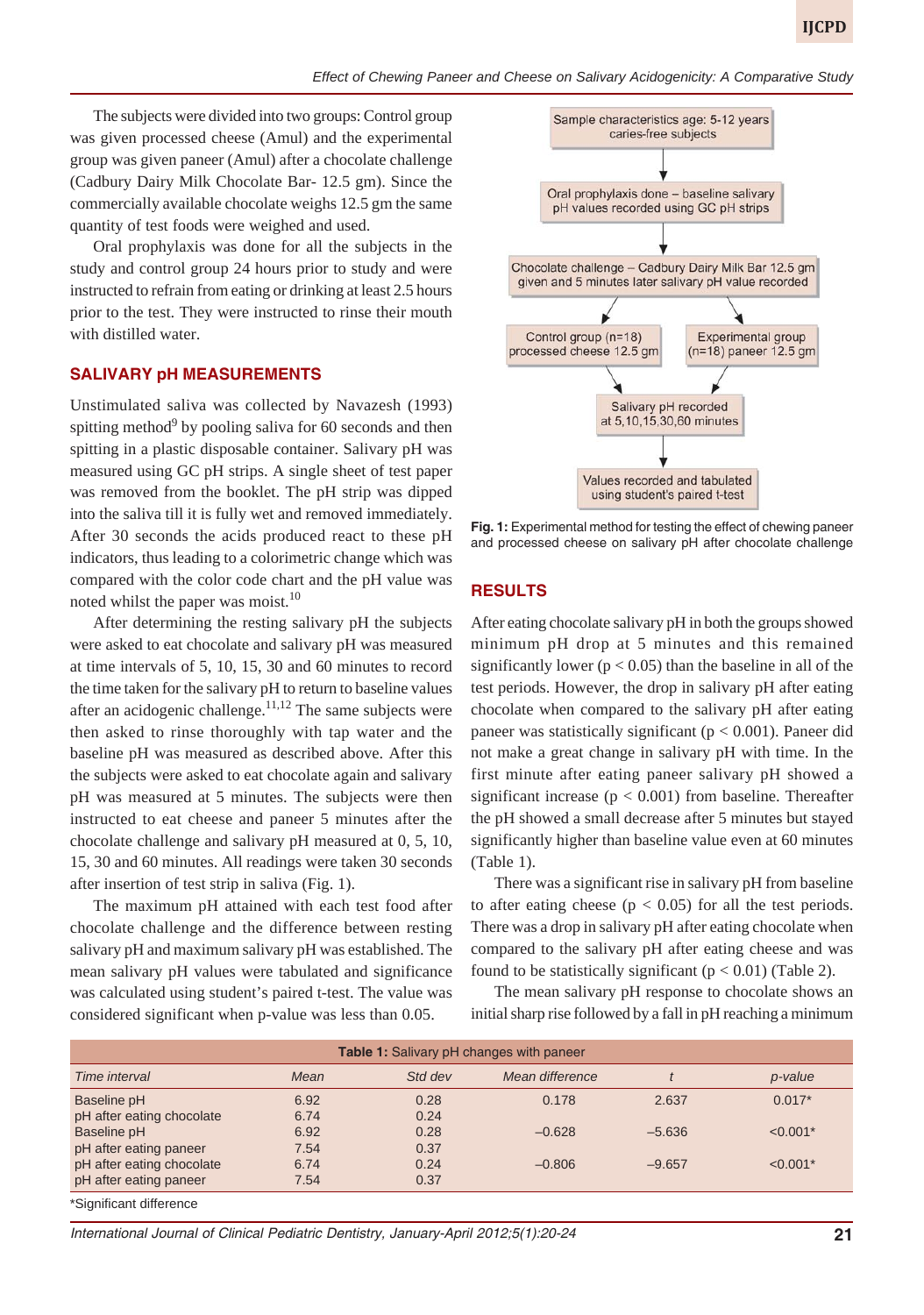#### *Tabassum Tayab et al*

| <b>Table 2:</b> Salivary pH changes with cheese     |              |              |                 |          |          |  |  |
|-----------------------------------------------------|--------------|--------------|-----------------|----------|----------|--|--|
| Time interval                                       | Mean         | Std dev      | Mean difference |          | p-value  |  |  |
| Baseline pH<br>pH after eating chocolate            | 6.93<br>6.79 | 0.27<br>0.44 | 0.144           | 1.292    | 0.214    |  |  |
| Baseline pH                                         | 6.93         | 0.27         | $-0.367$        | $-2.807$ | $0.012*$ |  |  |
| pH after eating cheese<br>pH after eating chocolate | 7.30<br>6.79 | 0.52<br>0.44 | $-0.511$        | $-4.254$ | $0.001*$ |  |  |
| pH after eating cheese                              | 7.30         | 0.52         |                 |          |          |  |  |

\*Significant difference

| <b>Table 3:</b> Comparison of salivary pH values recorded in the cheese and paneer groups |              |              |                 |       |         |  |  |
|-------------------------------------------------------------------------------------------|--------------|--------------|-----------------|-------|---------|--|--|
| Group                                                                                     | Mean         | Std dev      | Mean difference |       | p-value |  |  |
| Paneer<br>Cheese                                                                          | 7.54<br>7.30 | 0.37<br>0.52 | 0.244           | 1.620 | 0.115   |  |  |

after 5 minutes and gradually returning to resting values after approximately 60 minutes. When paneer and cheese were chewed following chocolate a maximum rise in pH was observed but the difference was not statistically significant  $(p > 0.05)$  (Table 3). Thereafter the pH gradually fell at 5 minutes but was much higher than resting values and remained high for approximately 15 minutes following which the pH reduced but had not returned to baseline values at 60 minutes (Graph 1).

#### **DISCUSSION**

One approach to estimate the acidogenic potential of food involves evaluation of the magnitude of the pH response following ingestion of food. Consequently, methods to measure oral pH include plaque sampling, touch electrodes and built in electrodes. $^{13}$  A patient-specific approach using pH strips to assess the acidogenic potential of paneer and cheese was used in the present study which also aids in patient and parent diet counseling. Although salivary pH is not the only parameter that predisposes to dental caries it is an effective educational tool at the chairside and in school health education programs to educate smaller and larger groups on the nutritional and protective aspects of food as part of diet counseling.

Salivary pH is influenced by flow rate, duration of stimulation and calcium concentration, therefore, the subjects were instructed to chew all test foods for a minute to standardize the experimental conditions. Hence, we chose to record the salivary pH values after 5 minutes had elapsed since a minimum drop in pH after the chocolate challenge was seen at 5 minutes.

Prior to consumption of test foods resting salivary pH was recorded to provide baseline values against which the rise and drop in pH could be evaluated. The baseline values thus, measured were in the range of 6.4 to 7.4 and are similar to earlier reports. $^{14}$  The results tend to confirm previous reports of salivary testing showing a subject-to-subject variation in response to test foods as individuals in a population differ considerably in salivary pH due to variation in caries susceptibility.

In the present study, a shallow drop in pH (acidic) was seen in 70% of subjects and is consistent with Stephan's



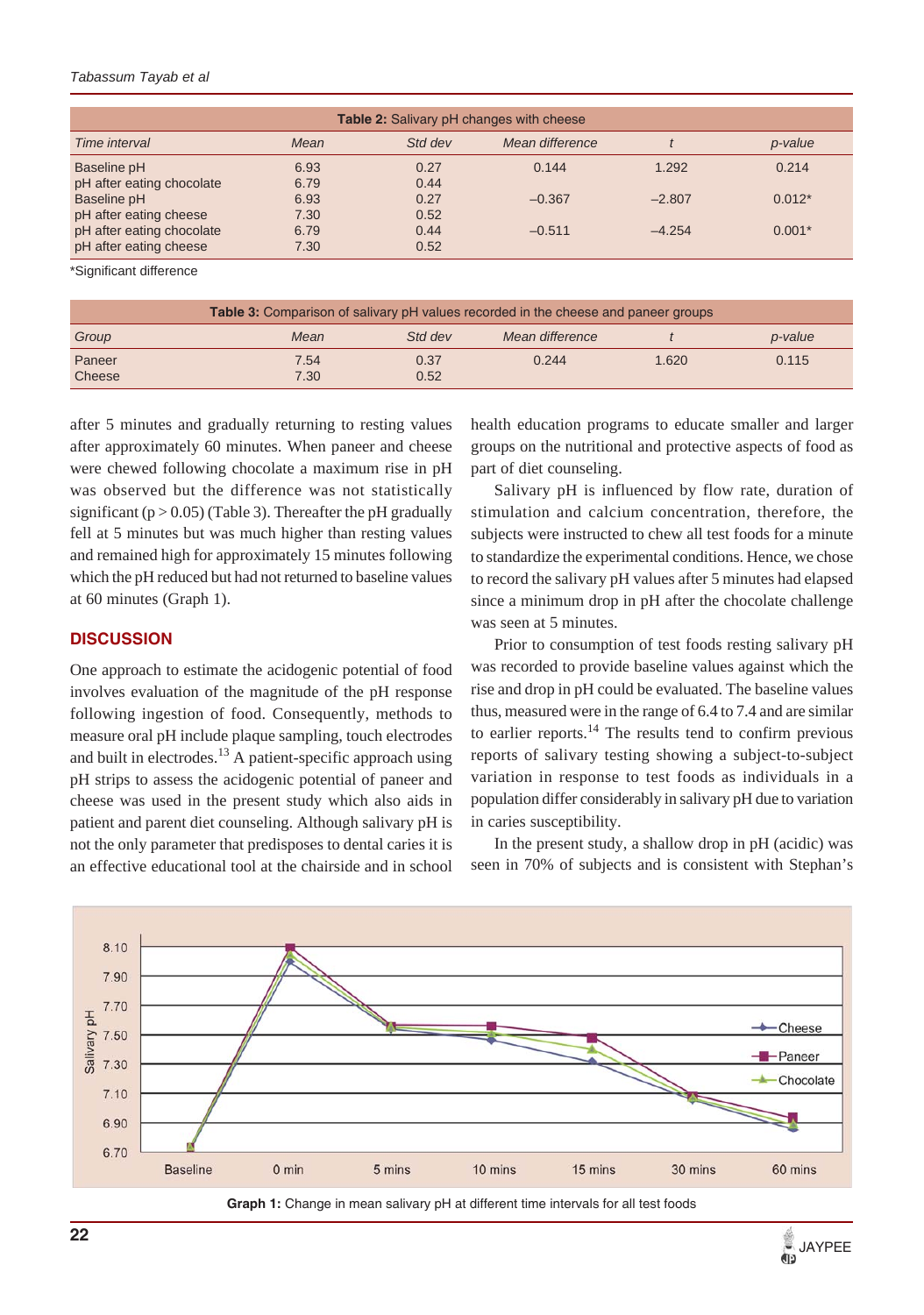observations that sugar containing foods cause a rapid drop in plaque (oral) pH. $^{15}$  This shallow pH response to chocolate maybe attributed to the difference in the method of assessing oral pH since, most studies assessed plaque pH. However, in 30% of children no change in pH was detected. The probable reason for this lack in change in salivary pH maybe because their resting salivary pH was higher than 7.0 thus, had better buffering capacity and was similar to Birkhed's findings.<sup>14</sup> Also the gustatory stimulus provided by eating chocolate further elevates salivary buffering capacity preventing the drop in pH and explains the rise in salivary pH seen in the first minute. High-sugar foods (chocolate, caramels) have a higher oral clearance as compared to high starch foods which maybe another contributing factor for the lack in change in salivary  $pH<sub>1</sub><sup>16,17</sup>$  In addition since the subjects had good oral hygiene with minimal plaque it may have contributed to the lack in change seen in salivary pH. It should be borne in mind that although the critical pH of 5.5 was not detected with pH strips after eating chocolate, it should not be considered as a safe food for teeth.

The rise in salivary pH due to cheese after chocolate challenge was similar to the results of Athena Papas; Rugg-Gunn et al demonstrated a pH reversal when cheese was eaten after an exposure to sugar. <sup>2,18</sup> In the present study a rise in salivary pH was seen in 82% of the subjects chewing paneer after a chocolate challenge. Harper et al have classified cheese into categories, such as fresh cream, soft, hard, etc. that reflect the differences in texture, aging, level of butterfat, casein and  $Ca/PO<sub>4</sub>$  content.<sup>19</sup> Evidence suggests that hard cheese demonstrated alkaline pH values as compared to soft cheese and was in contrast to our finding.7,19-21 Furthermore, Pickerill stated that the nature of stimulus affects composition of saliva and an acid stimulus elicited secretion of saliva of high buffering capacity with sweet being the least. $<sup>2</sup>$  This was in contrast to</sup> our findings as paneer being a bland, semi-firm and unripened form of cheese produced minimal gustatory and mechanical stimulus as compared to processed cheese. Although both processed cheese and paneer caused an alkaline pH we found that paneer aided in faster neutralization of acidic saliva and this beneficial effect lasted for a longer time although not significant. In contrast, Krobicka et al demonstrated the protective effect of cheese was still present in desalivated rats indicating the possibility of other mechanisms.22 Casein phosphopeptides released by the proteolysis of cheese following intake lead to the formation of casein phosphopeptide-calcium phosphate complexes (CPP-CP) which increase calcium and phosphate in plaque thereby increasing its  $pH<sup>23,24</sup>$  This maybe cited as the probable reason for recording higher pH values with paneer as it had a higher protein and  $Ca/PO<sub>4</sub>$  content as compared to processed cheese. Cheese may also protect against caries by reducing the adherence of mutans streptococci to tooth surfaces.<sup>25</sup> Lipids in cheese may be protective by forming a coating on enamel surfaces which can reduce demineralization of tooth enamel surfaces and/ or by an antibacterial action of fatty acids.<sup>19</sup> We can extrapolate these findings to explain the alkaline pH caused by intake of paneer.<sup>21</sup>

The substrate that causes a prolonged acidic pH is more detrimental to the teeth than its sugar content alone. $<sup>2</sup>$  In this</sup> study it was found that the fall in salivary pH caused by consuming chocolate reaching a maximum at 5 minutes and it took 60 minutes to revert to baseline values indicating the prolonged deleterious effect of chocolate consumption. The fall in salivary pH was rapidly reversed when followed by eating paneer and cheese and this protective effect reached a maximum at 30 minutes. However, even after an hour the salivary pH was higher than baseline values suggesting the prolonged caries protective effect of paneer and cheese.

Although the caries protective effect of cheese has been well-documented in the Western world, for the Indian subcontinent, indigenous products like paneer are more practical choices as they form a part of our traditional diet. The findings of this pilot study assessed indirectly the anticariogenicity of paneer thereby it maybe suggested as a final food in a meal as a caries protective measure.

Currently, most dental practitioners focus on merely providing dietary information which may be insufficient to bring about the desired change in behavior that can impact the success of nutritional counseling.  $26,27$ Identification of effective educational methods to help the public translate dietary recommendations into appropriate food choices is the need of the hour. Therefore, our study proposes an out of the box thinking methodology of pediatric dietary counseling with the use of pH strips as a visual educational tool to encourage acceptance by giving out positive messages of following a sugary snack with a pH reversing food like paneer. This method gives the patient a sense of being in control of his diet as he can choose foods based on pH strip values, it is easy to do and can even be done as a fun activity by children thereby arousing their interest and hence may encourage better compliance. Additionally, it can be promoted as an educational campaign in school health programs and for children in practice by formulating quotes like 'Chew your way to pearly whites with paneer' or 'Chew your way to oral health naturally... chew paneer'.

## **CONCLUSION**

In this study paneer like processed cheese reversed the drop in salivary pH levels after a chocolate challenge and the salivary pH levels were elevated for 60 minutes indicating